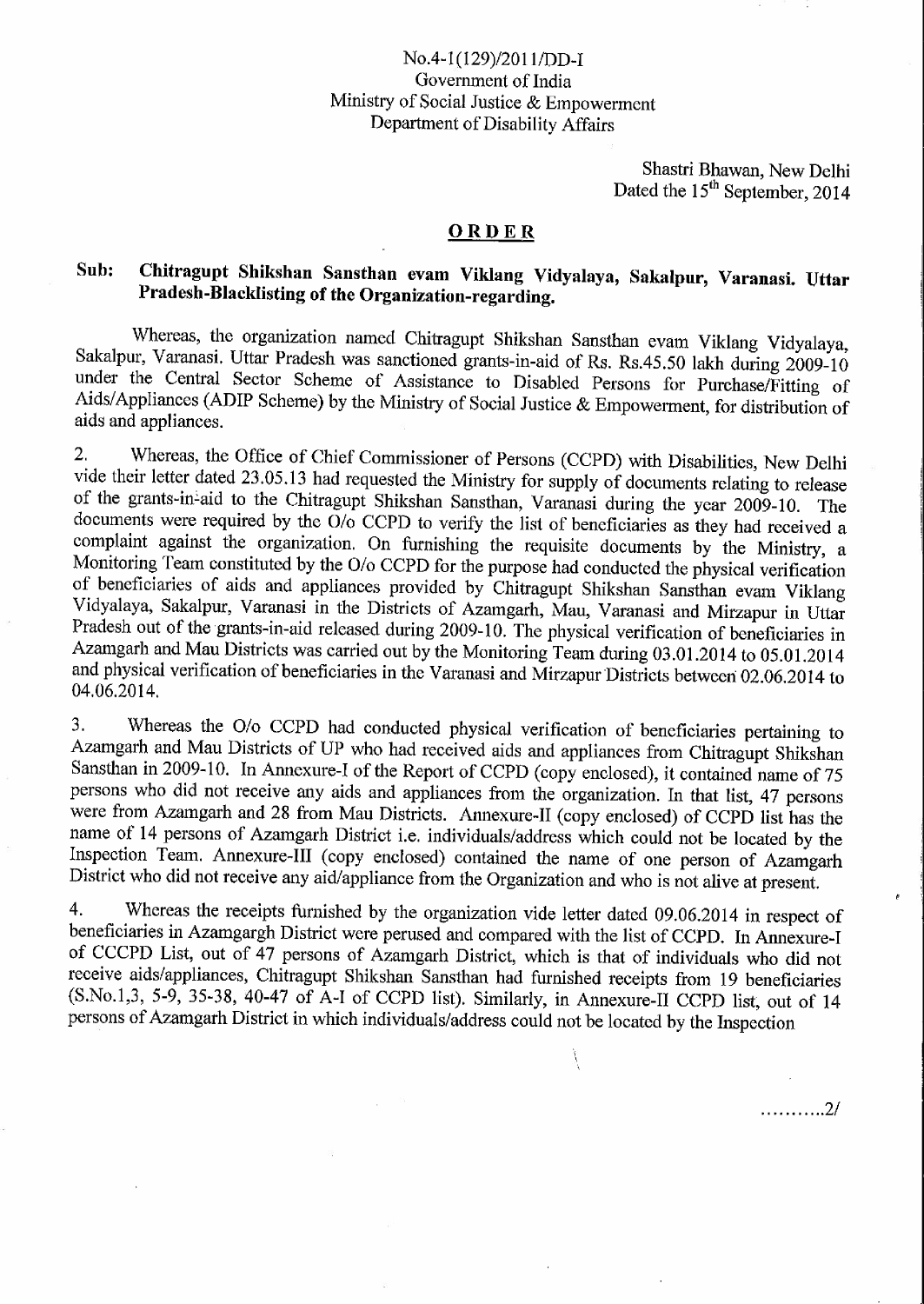Team, the Organization had furnished receipts from only 4 beneficiaries (S.No.2, 8, 10 & 14 of A-II CCPD list). But out of 25 beneficiaries, from whom receipts have been furnished by the organization, 2 names could not be traced/verified from the CCPD list. Photographs sent by the organization of some of the beneficiaries of Azamgarh District did not indicate the name of concerned beneficiary.

5. Whereas vide letter dated 22.06.2014, the organization had forwarded written receipts from 14 beneficiaries of Mau District having received aids and appliances from Chitragupt Shikshan Sansthan during 2009-10. Accordingly, receipts furnished by the organization in respect of Mau District was perused and cross-checked with the list of CCPD. In Annexure-1 of CCPD List, out of 28 persons of Mau District in which individuals who did not receive aids/appliances and who could not be located, Chitragupt Shikshan Sansthan had furnished receipts from 11 beneficiaries (S.No.48, 55, 60, 65, 66, 69 and 71-77 of A-I of CCPD list). But out of 14 beneficiaries, from whom receipts have been furnished by the organization, 3 names could not be traced/verified from the CCPD list.

6. Whereas in Annexure-I of CCPD list, which is that of 75 individuals/address which could not be located by the Inspection Team, receipts from 30 beneficiaries viz. 19 of Azamgarh and 11 of Mau Districts were only provided. Annexure-II of CCPD list which has the name of 14 persons of Azamgarh District i.e. individuals/address which could not be located by the Inspection Team, the organization had furnished receipts from only 4 beneficiaries. So out of total 89 persons (75+14), receipts were furnished by the organization in respect of 34 beneficiaries only, i.e. from less than 50% beneficiaries.

7, Whereas physical verification of beneficiaries in the Districts of Varanasi and Mirzapur was carried out between 2<sup>nd</sup> to 4<sup>th</sup> June, 2014 by the Monitoring Team of O/o CCPD. As per the report, out of 148 beneficiaries in Varanasi, the team had randomly inspected/visited 26 beneficiaries. Out of 26, 15 beneficiaries were found to have received aids & appliances. Two beneficiaries could not be located due to incomplete address. Three beneficiaries who had received aids & appliances were not alive as on the date of inspection. Even though six beneficiaries mentioned in the list were located, but stated that they did not receive the aids & appliances from the Chitragupt Shikshan Sansthan.

8. Whereas in respect of Mirzapur District, 130 beneficiaries were shown in the list. The Monitoring Team had visited places like Bherehera Pachavara, Tulapur, Mirpur Jamuei, Cherapure Chunar, Chunar, Sunderpur Jamuei, Rampur Chunar and Jamalpur. But the team could not find any beneficiary in those places, despite their best efforts. The team had also met three Gram Pradhans and some local people who informed that the beneficiaries shown in the list are not residing in their respective areas. They also told that in the absence of complete address, father's name and surname, they are unable to locate the beneficiaries. Besides, the team had also met the Block Development Officer of Jamalpur Block to ascertain the address/location of beneficiaries figuring at SL No. 262, 263, 267, 268, 274, 311, 313, and 317 residing in Jamalpur Block. For want of complete addresses, he could not identify the beneficiaries from the list. The statement of a staff member of Office of District Disabled Welfare Officer who accompanied the team in Mirzapur on 03/06/2014 also stated that in the absence of complete address, father's/husband's name and surname beneficiaries could not be located.

,,., 3/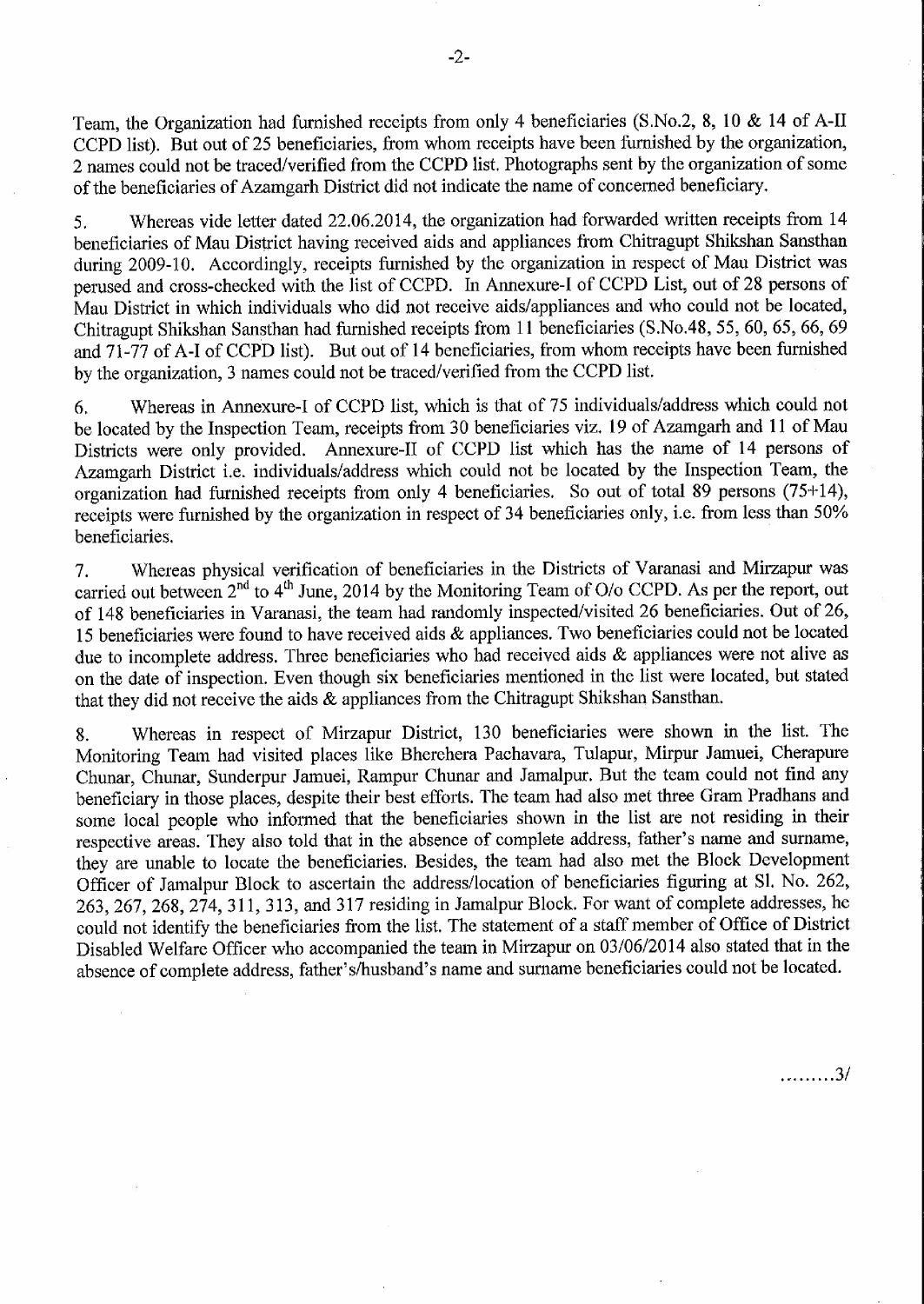9. Whereas, it is clear from the report of Monitoring Team constituted by the 0/o CCPD that Chitragupt Shikshan Sansthan evam Viklang Vidyalaya, Varanasi did not utilize the Government grant for the purposes for which it was sanctioned to them. Instead, they have indulged in misappropriation of Government money by fabrication of records as proof for distribution of aids/appliances.

10. Whereas, a Show Cause Notice was issued to the organization vide Ministry's letter dated 31.01.2014 asking them to explain why action against the organization should not be initiated as per rules and the entire amount of grant released to the organization for 2009-10 along with penal interest should not be recovered. It was also made clear that if otherwise, the organization would be blacklisted. The explanation was to be furnished within 15 days from receipt of the Show Cause Notice dated 31.01.2014.

11. Whereas, no reply was received was from Chitragupt Shikshan Sansthan evam Viklang Vidyalaya, they were given another opportunity to furnish the explanation vide this Department's letter dated 28.02.2014 asking them to give their explanation latest by 14.03.2014. It was also reiterated in the letter that if no reply is received suitable action against the organization as per extant rules would be taken, ex-parte, on the presumption that they have no explanation to offer.

12. Whereas, instead of giving their explanation, the organization vide letter dated 10.03.2014 had sought three months time to furnish the proof for distribution of aids/appliances during 2009-10. After examining the matter, the organization was allowed time vide letter dated 21.04.2014 to furnish pointwise and detailed explanation to the Show Cause Notice by 15.05.2014.

13. Whereas in their reply dated 29.04.2014, the organization again requested for extension of time up to 20.06.2014 on the plea of Model Code of Conduct of Elections and illness/hospitalization of Chairman's mother. This was also examined in the Department and the organization was allowed extension of time up to 05.06.2014. It was thereafter that Chitragupt Shikshan Sansthan vide letter dated 09.06.2014 and 22.06.2014 forwarded receipts from beneficiaries of Azamgrah District and Mau District, respectively, as referred to in para 4 to 7 above.

14. Thus, in the matter of utilization of grants-in-aid released during 2009-10, Chitragupt Shikshan Sansthan Evam Viklang Vidyalaya failed to furnish point-wise and detailed explanation to the Show Cause Notice issued to them on 31.01.2014.

15. Now, taking into consideration all the above mentioned facts, it has been decided by the Competent Authority in public interest, to blacklist the organization namely Chitragupt Shikshan Sansthan Evam Viklang Vidyalaya, Sakalpur, Varanasi (UP) for further financial assistance under Various Schemes of this Ministry. It is ordered accordingly.

............ 4/

(S.K. Mahto) Under Secretary to the Government of India Tele: 011-23389368

To

Prabandhak/Mantri, Chitragupt Shikshan Sansthan Evam Viklang Vidyalaya, Sakalpur, Varanasi, Uttar Pradesh.

1. All Bureau Heads in the Ministry

2. All Directors/DSs in the Ministry